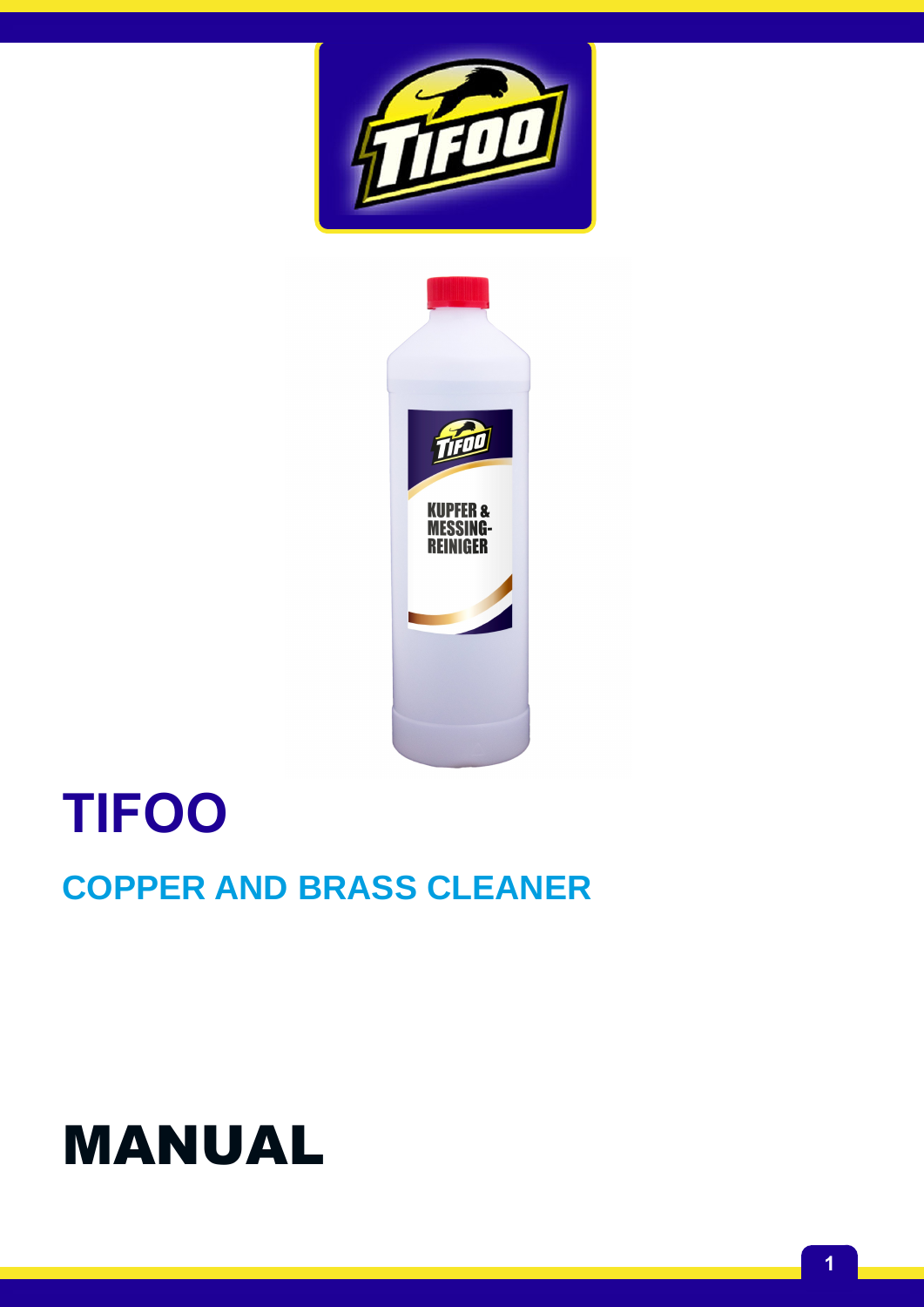

#### **Security**

For your own safety, please wear gloves and safety glasses. Don't touch the cleaned and degreased object with your fingers, so please wear gloves and use tweezers. Fingerprints prevent an even reaction of the solution and you won't have good results.

#### **Application fields**

Tarnished copper, bronze and brass (blue, green and black patina), furthermore good cleaning effect for cleaning other metals like iron, steel, etc.

Doesn't work on silver, so please use our silver cleaner for that.

#### **Insuitable:**

silver, aluminium, chrome-plated and nickel-plated surfaces